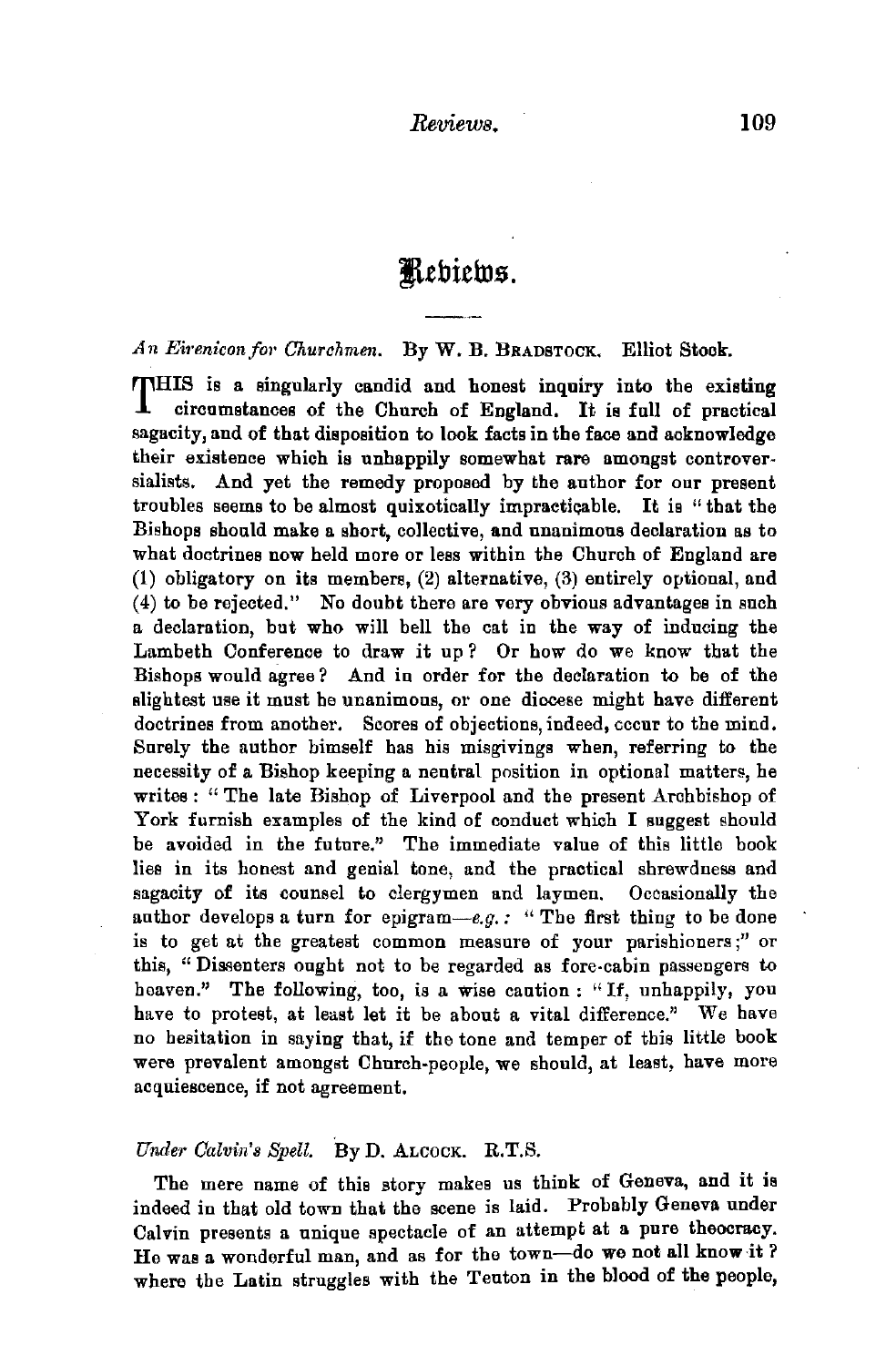# 110 *Reviews.*

bestowing on them both German sobriety and French vivacity. What would Calvin say now if he could see the immense and luxurious hotels and the gaudy municipal Casino? He might find some consolation in the reflection that still no Roman priest is allowed to wear his distinctive garb in the streets for more than twenty-four hours ; but we fear that of many Genevese it is true that, while Protestantism has been preserved, evangelicalism has evaporated.

The story is brightly told ; the history is accurate and fair. The conflict between Calvin and the Libertines, the fate of Servetus, the final absolutism of Calvin, all is there. In the purely narrative parts we are introduced to the loves of Norbert de Canlainconrt, a young French refugee, and Gabrielle Berthelier, a Genevese girl. As Norbert's love was true, needless to say its course was not smooth *;* but all ends well, and the young lady turns out to be a Savoyard heiress. There is not a dull page in the book, and the general accuracy makes one regret such occasional mistakes as Annegy, Chambery, and Farrel (the Reformer). The illustrations are not good. On the whole, the story will prove undeniably interesting to boys and girls alike, and conveys at the same time a great mass of useful information.

#### *Flash-lights for English Churchmen.* By the Rev. W. B. RusSELL CALEY, *Home Wo1·ds* Publishing Office.

These "Flash-lights" are seven chapters dealing with well-known points at issue between the English and Roman Churches, such as the authority of Scripture and tradition, the denial of the cup to the laity, the seven Sacraments, etc. There is a vigorous introduction by the Bishop of Sodor and Man, and the author himself gives no uncertain sound. We do not, indeed, think that a strong case is strengthened by the use of such expressions as that of calling the Roman Church " this great masterpiece of Satanic ingenuity." No one, however, could take exception to the statements regarding the doctrine of each Church which are made in this little book; they are scrupulously fair, and the arguments by which the views of the English Church are supported are well and clearly put. We like best, perhaps, the chapter on the "Power of the Ministry"; but the book as a whole will be useful to those who do not require to go very deeply into the subject, but to gain a general grasp of the fundamental points of difference.

## *Philippa in her Youth and Middle Age.* By MARY E. SHIPLEY. Elliot Stock.

At the close of many a story one would gladly know what becomes of the hero or heroine some ten or twenty years afterwards. In the present case the authoress is good enough to tell us on her title-page that we are to have Philippa Somerton in youth and also in middle age, And it is well that this is so, for as a girl the Rector's daughter is not altogether lovable or interesting, in spite of, or perhaps just because of, the very high opinion she has of herself. Still, there is much goodness in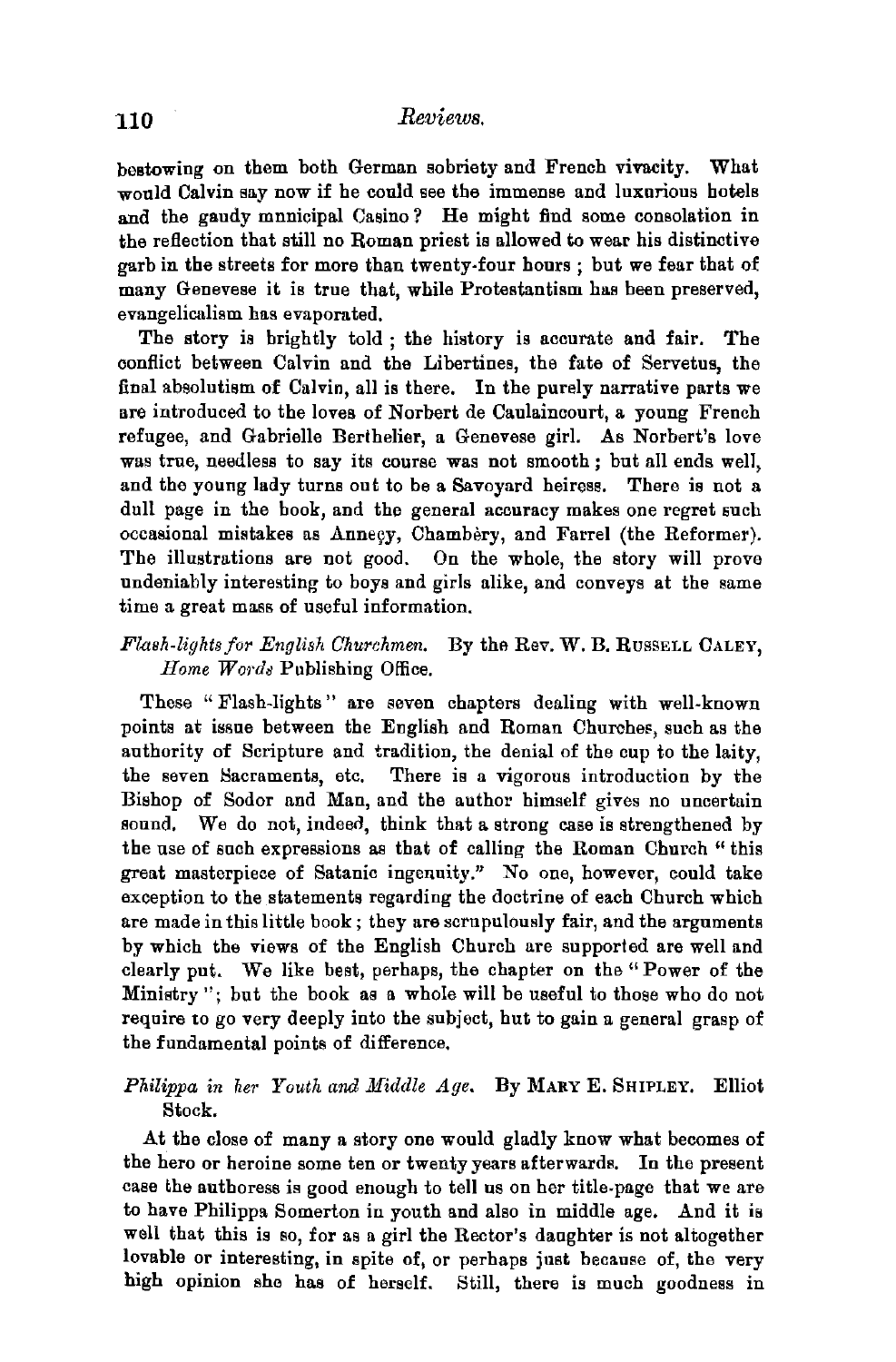Philippa, else she could not have won the affection of such girls as the Wilmots ; and she tries, after all, bravely to do her duty at home, where there is no mother to guide her. The third family at Beecham introduced are the Telfers, who live at the Hall, the Lady Mary being amusingly proud of her ancestors and their titles. Cupid, who is, of course, always on mischief bent, makes Clara Telfer of the Hall and Guy Wilmot fall in love, and many a strange thing has to happen before Lady Mary can be induced to give her consent to their marriage. So the first part of the story ends with wedding-bells after all, though not for Philippa ; she has been busy at home teaching brothers and sisters, passing examinations, and starting "societies" among her friends and acquaintances, for she is an ambitious young person.

In Part II. we have Philippa about forty years of age, though looking much younger and still full of energy. Upon the death of an aunt she has been left utterly alone, and is compelled to earn her own livelihood. We get a sad glimpse into the struggle where women have to fight the battle of life for themselves. But good fortune overtakes poor Philippa at last, when help seemed very far off. It comes in a truly romantic form through her early friendship with the Wilmots, and we have the pleasantest picture of what may be accomplished when sympathetic and generous-hearted folk work in harmony together. Truly one would like to have had a peep into that pretty Midland village where Mr. Wilmot started a library for Philippa's benefit-a village that promised to grow in reputation owing to the discovery of useful'mineral waters. It was uphill work at first for Philippa and the young friend who joined her there, but all goes well in the end. We leave our heroine about to become the wife of Sir George Lamond, a gentleman who made good use of the library and reading-room, which were so well managed, and he had long admired the courage and energy Philippa displayed in her work. The story is admirable, and must prove a favourite with young girls. The authoress seems to have some of the charm we find in the books of Charlotte Yonge, to whom we see the story of Philippa is dedicated.

#### The Maid at Arms. By R. W. CHAMBERS. Archibald Constable and Co.

In "The Maid at Arms" Mr. Chambers presents us again with a romance based upon an historical subject, and, as in his "Cardigan," we have a tale full of dash and adventure. The story portrays the terrible and anxious times of the American War of Independence-terrible because the fierce Mohawks, the Oneidas, and other savage tribes had been allowed to join in the struggle. The heroine, Dorothy Varick, in keeping with her sobriquet-the maid at arms-is a girl full of the adventurous spirit which the stirring times and her upbringing have aroused in her ; yet where could more tenderness and true womanliness be found than in all her relations with her cousin Ormond? For it is Dorothy's fate to love this cousin, who has come from the far South, with a love that is irresistible, although, for duty's sake and to please her